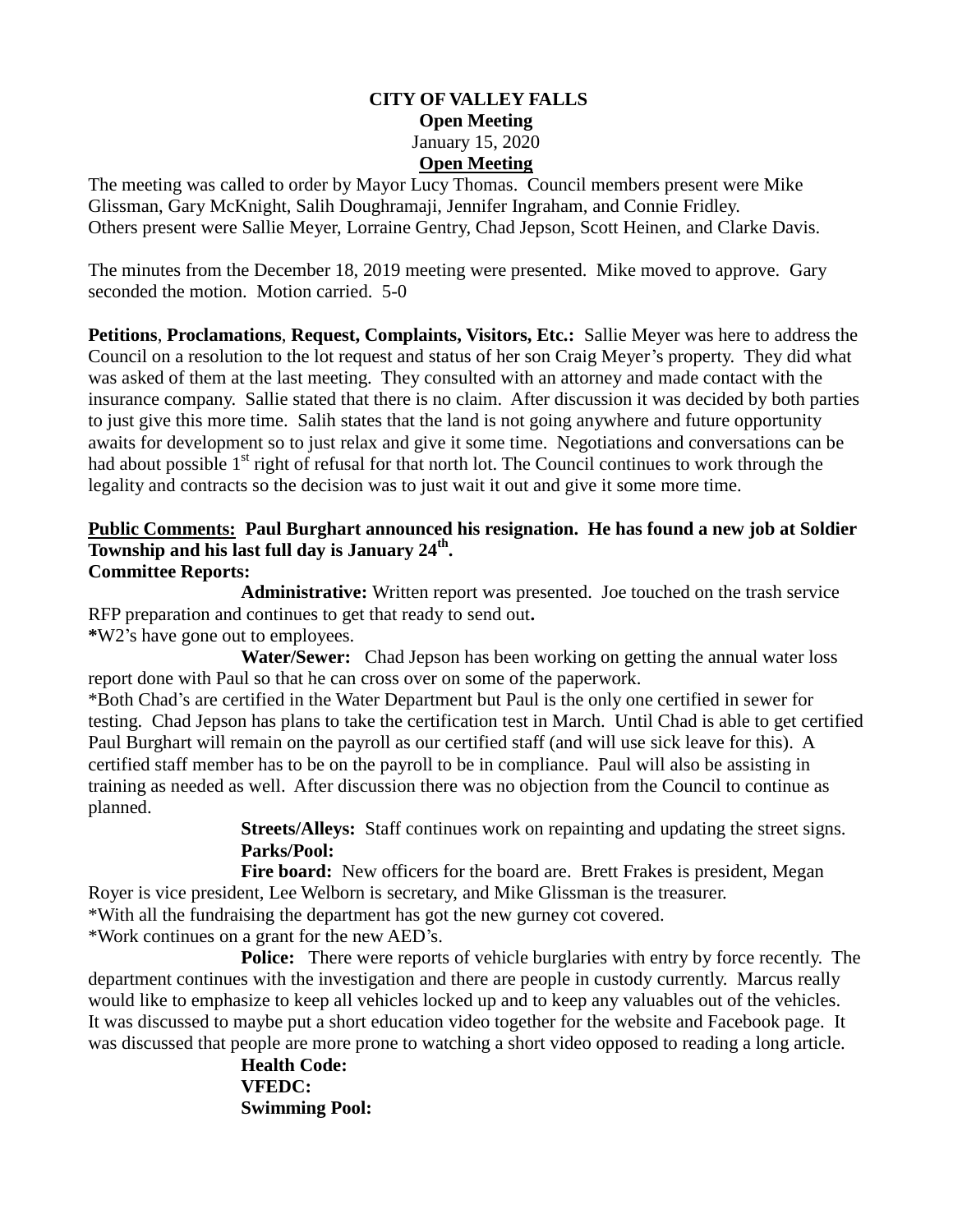**Old Business:** Review of July 4<sup>th</sup> Ordinance: A committee was developed to meet regarding the City Ordinance of shooting of fireworks in City limits. Gary and Connie will work with Marcus on a review of times that are allowed to shoot off fireworks. (Currently the Ordinance states June  $27<sup>th</sup>$ -July  $5<sup>th</sup>$  until midnight).

**New Business:** Annual Appointments 2020: Admin: Joseph Hackney City Clerk: April Herbster Chief of Police: Marcus Koch City Traffic Court Attorney: Rick Johnson City Attorney for Council: Leonard Buddenbohm Judge: Dennis Reiling News Paper: The Vindicator Bank: Kendall State Bank Jennifer moves to approve all annual appointments. Connie seconds the motion. Motion carried 5-0.

Street Projects 2020: A plan for street maintenance was presented. There are a couple areas of focus. The intersection at Walnut and Mary Street there is plans to tear out the entire intersection and concrete. The idea is to hire out the concrete with our city staff tearing out the brick. Estimated cost is \$30,000 for that intersection. The second area of focus is  $16Hwy$  to  $12<sup>th</sup>$  Street heading south on Walnut. Paul made a call to Bettis asphalt to look at whether we need to mill the asphalt to the brick. There is also an area of sewer that needs to be addressed before we overlay. The estimated cost for this phase is \$38,691. There was no objection from the Council to proceed.

Animal Control Discussion: There has been an increase in dog calls lately. Our department in not fully equipped to handle some of these calls and more so if the dog has vicious tendencies. Marcus proposed an idea to the Council to cross train Jim Varner as our City Animal Control Officer. The idea is to have him handle these calls while on patrol and only in case of a real dire emergency. This could also help assist the City in the annual registration process too. Jim would work with the Topeka Animal Control Department for the training and once completed a request for \$1.00 per hour compensation. Mike moves to approve an animal control program with Jim Varner as our officer and to give \$1.00 per hour increase once training is completed. Gary seconds the motion. Motion carried 5-0.

Council Meeting Structure: Topic tabled.

Additions: Gary was nominated as the new Council President and Salih was nominated as the new Council Treasurer. The other committee assignments will come at a later meeting.

### **EXECUTIVE SESSION**

\*Mike moves to go into executive session at 8:10pm for 15 minutes to discuss matters of non-elected personnel (subject: Evaluation) to include Mayor, City Council, Administrator, and Public Works Director. Jennifer seconds the motion. Motion carried 5-0.

The Council returned to open session at 8:25pm with no action taken.

Mike moves to hire Chad Jepson as Public Works Director with a starting salary of \$48,000 to increase to \$50,000 once he completes sewer certification. Gary seconds the motion. Motion carried 5-0. \*Mike moves to go into executive session at 8:40pm for 10minutes to discuss matters of non-elected personnel (subject: Performance) to include Mayor, Council, and Admin. Jennifer seconds the motion. Motion carried 5-0.

The council returned to open session at 8:50pm with no action taken.